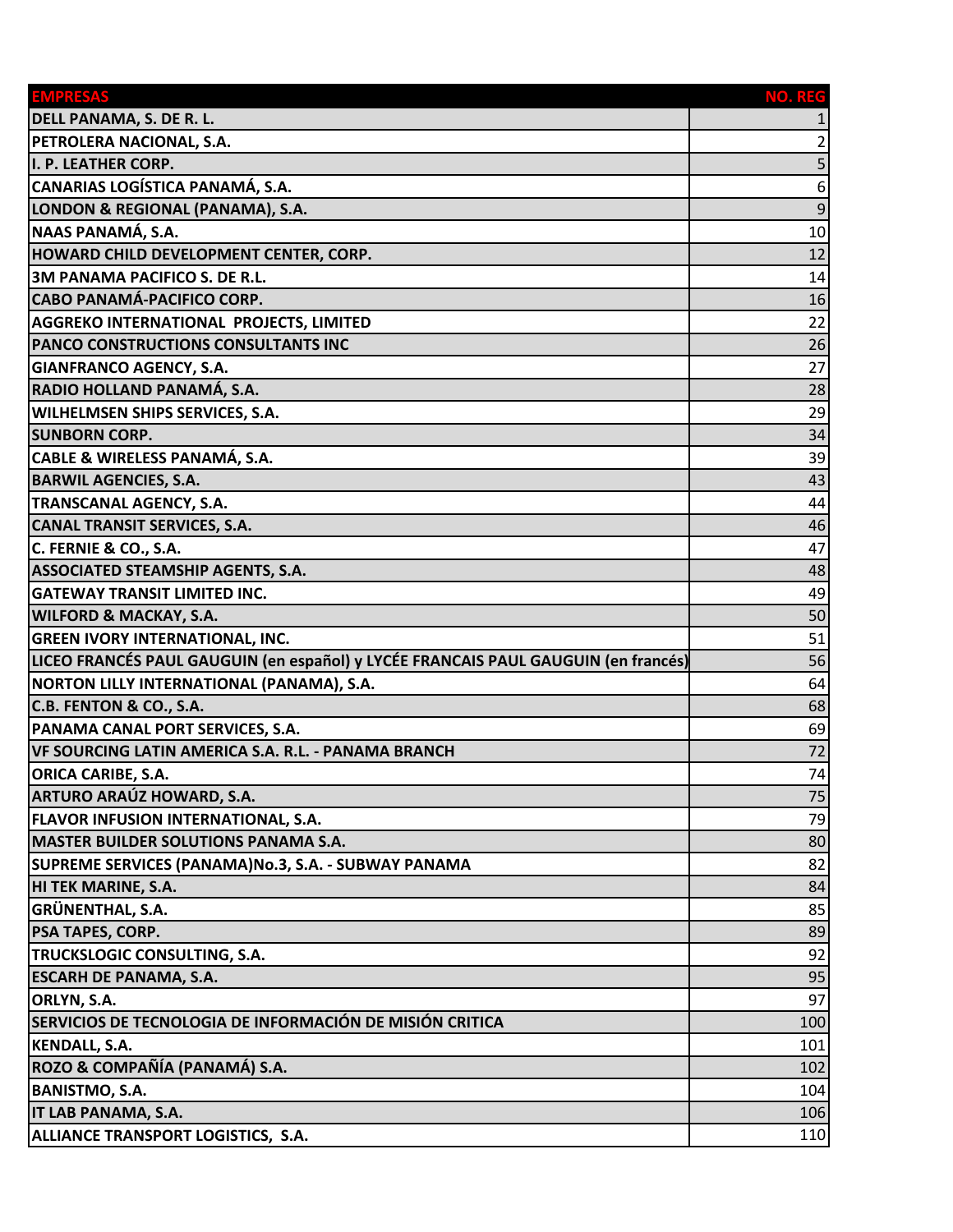| <b>KPMG</b>                                                             | 112 |
|-------------------------------------------------------------------------|-----|
| <b>GRAINGER PANAMA SERVICES, S. DE R.L.</b>                             | 113 |
| <b>VALOR TECHNOLOGY, S.A.</b>                                           | 115 |
| <b>VAPORES BOYD, S.A. (BOYD STEAMSHIP CORPORATION)</b>                  | 116 |
| KING OCEAN INTERNACIONAL DE PANAMÁ, S.A.                                | 122 |
| PANAMÁ TRANSPORTES HOLDING, S.A.                                        | 123 |
| <b>INDUSTRIAL &amp; MARINE COATINGS PANAMA, S.A.</b>                    | 125 |
| <b>WAKEFIELD MARINE ENERGYS, CORP.</b>                                  | 131 |
| <b>TELERED, S.A.</b>                                                    | 132 |
| <b>BANCO GENERAL, S.A.</b>                                              | 134 |
| <b>AVETTI GLOBAL SERVICES CORPORATION</b>                               | 135 |
| <b>POWER CLUB, S.A.</b>                                                 | 137 |
| FUNDACIÓN MAGEN DAVID ACADEMY (FUNDACIÓN BENÉFICA ACADEMIA MAGEN DAVID) | 138 |
| COCHLEAR LATINO AMÉRICA SOCIEDAD ANÓNIMA                                | 141 |
| <b>EPIROC CENTRAL AMERICAN, S.A.</b>                                    | 144 |
| <b>QUALITY FREIGHT, CORP.</b>                                           | 145 |
| <b>RURECO CONSULTING, S.A.</b>                                          | 152 |
| <b>MAPIEX AVIATION, S.A.</b>                                            | 158 |
| <b>SKYMAXX CORPORATION</b>                                              | 159 |
| <b>MAPIEX INTERNACIONAL, S.A.</b>                                       | 160 |
| HUMAN DIAGNOSTICS LATIN AMERICA, S.A.                                   | 162 |
| <b>AB NETWORK, S.A.</b>                                                 | 164 |
| <b>ONBOARD LOGISTICS PANAMÁ, S.A.</b>                                   | 169 |
| <b>AMERICAN AIRPARTS INC.</b>                                           | 170 |
| <b>ADVANCED BIOCONTROLLERS, S.A.</b>                                    | 173 |
| <b>CATERPILLAR PANAMA SERVICES S.A.</b>                                 | 178 |
| PANAMA TRANSSHIPMENT GROUP, S.A.                                        | 179 |
| QUINYX DEVELOPMENT, S.A.                                                | 180 |
| INMOBILIARIA E INVERSIONES DEL ISTMO, S.A.                              | 183 |
| NIPRO MEDICAL PANAMA, S.A.                                              | 186 |
| <b>GRUPO STT PANAMA, S.A.</b>                                           | 189 |
| <b>IMULTIMODAL MARINE INC.</b>                                          | 190 |
| <b>CARGOTEC SERVICES PANAMA, S.A.</b>                                   | 191 |
| <b>HARBOUR SHIPPING CORPORATION</b>                                     | 194 |
| <b>NUCTECH PANAMA, S.A.</b>                                             | 195 |
| <b>COLVECOM SOFTEL, S.A.</b>                                            | 196 |
| 3M LATIN AMERICA REGIONAL DISTRIBUTION CENTER S.A. (LARDC)              | 197 |
| <b>GEA CENTRAL AMERICA S.A.</b>                                         | 198 |
| DISTRIBUIDORA CUMMINS DE PANAMA S. DE R.L.                              | 199 |
| AMERICAS HEALTHCARE SERVICES INC.                                       | 204 |
| <b>WHITE BAY TRADING CORP.</b>                                          | 206 |
| <b>C807 LOGISTICS &amp; SERVICES, INC.</b>                              | 207 |
| <b>VANDERCORD, S.A</b>                                                  | 210 |
| <b>OSMO CORONADO S.A.</b>                                               | 212 |
| <b>ESTELA SHIPPING PANAMA, S.A.</b>                                     | 218 |
| <b>FARMACIA ARROCHA, S.A.</b>                                           | 221 |
| <b>SCIENTIFIC GAMES INTERNATIONAL, INC.</b>                             | 222 |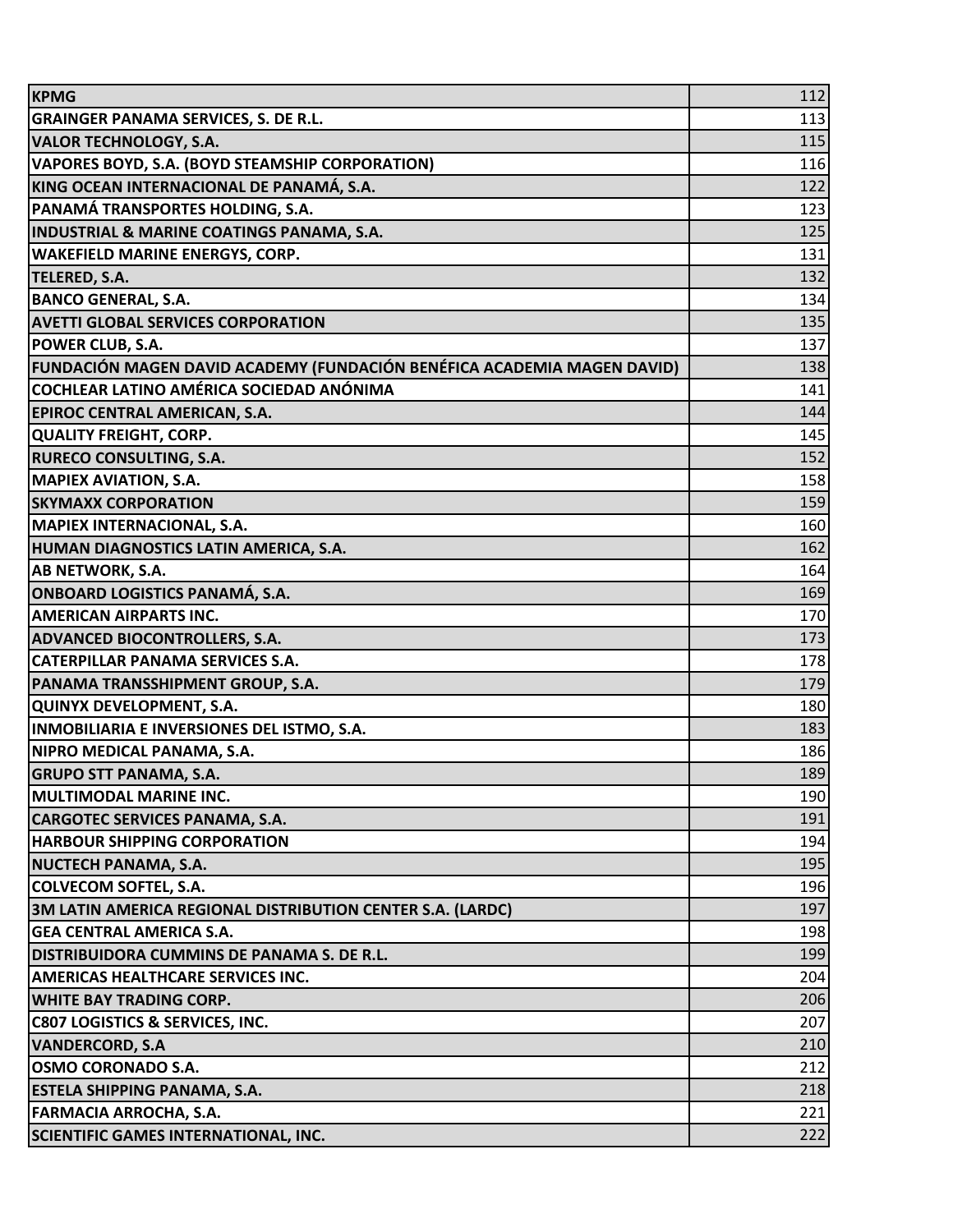| <b>FORKLIFTCENTER AMERICAS S.A.</b>                                           | 223 |
|-------------------------------------------------------------------------------|-----|
| <b>APC BURO, S.A.</b>                                                         | 224 |
| LATIN AMERICA AERONAUTICAL TECHNICAL SUPPORT INTERNATIONAL, S.A. (LAATS INT.) | 225 |
| <b>METRO ESTIBADOR, S.A. (METS)</b>                                           | 226 |
| TRANSPORTES INTERNACIONALES TICAL, SOCIEDAD ANÓNIMA                           | 228 |
| <b>BIOMIN PANAMÁ, S.A.</b>                                                    | 230 |
| TORRES DE PANAMÁ, S.A.                                                        | 233 |
| TRUCKSLOGIC INTERNATIONAL HOLDING INC.                                        | 234 |
| <b>GRUPO TLA (PANAMÁ), S.A.</b>                                               | 235 |
| ORIONIS INTERNATIONAL GROUP, S.A.                                             | 236 |
| <b>INTERCONTINENTAL LOGISTICS, CORP.</b>                                      | 237 |
| <b>PPG INDUSTRIES PANAMÁ INC.</b>                                             | 238 |
| <b>GENERAL ENERGY &amp; ENGINEERING CORP.</b>                                 | 240 |
| 3M CENTRAL AMERICAN MANAGEMENT COMPANY, S. DE R.L.                            | 241 |
| TECNOLOGÍA Y MAQUINARIAS PANAMÁ S.A.                                          | 243 |
| <b>AEROPUERTO INTERNACIONAL DE TOCUMEN, S.A.</b>                              | 244 |
| M. CRISTY TRUCKING, S.A.                                                      | 245 |
| <b>GEO F. NOVEY, INC.</b>                                                     | 246 |
| <b>RIBA SMITH, S.A.</b>                                                       | 251 |
| <b>SOUTHSTONE S.A.</b>                                                        | 253 |
| COMPAÑÍA MARÍTIMA DE PANAMÁ S.A.                                              | 254 |
| CENTRO AMERICA PACKING PRODUCTION, S.A. (CAPPSA)                              | 257 |
| RAINBOW AGROSCIENCES (PANAMA) S.A.                                            | 258 |
| <b>ENVIRONMENTAL PROTECTION SERVICES INC.</b>                                 | 261 |
| TUG SERVICES PANAMÁ S.A.                                                      | 262 |
| <b>CM GROUP INC.</b>                                                          | 263 |
| HELIKAZ PANAMÁ PACÍFICO, S.A.                                                 | 264 |
| <b>MAERSK LOGISTICS &amp; SERVICES PANAMA S.A</b>                             | 268 |
| <b>GOLDEN UNION SHIPPING COMPANY S.A.</b>                                     | 270 |
| <b>MAN DIESEL &amp; TURBO PANAMÁ ENTERPRISES INC.</b>                         | 271 |
| TRANSACCIONES SALERNO, S.A. (TRANSAL, S.A.)                                   | 273 |
| <b>PRODUCTOS AVON S.A.</b>                                                    | 274 |
| MANPOWERGROUP PANAMÁ PACÍFICO, S.A.                                           | 276 |
| PANAMÁ REEFER SOLUTIONS, S.A.                                                 | 277 |
| ORICA PANAMÁ, S.A.                                                            | 279 |
| ATLANTIC CENTROAMÉRICA, S.A.                                                  | 280 |
| <b>TOPLOGISTICS, INC.</b>                                                     | 281 |
| <b>GLOBAL PORT EQUIPMENT AMERICAS S.A.</b>                                    | 282 |
| J CAIN PANAMÁ PACÍFICO, S.A.                                                  | 286 |
| <b>PACIFIC BREWERY, S.A.</b>                                                  | 287 |
| ETC AMÉRICA S.A.                                                              | 292 |
| <b>LATIN BIKES, S.A.</b>                                                      | 298 |
| HEINZ PANAMÁ, S.A.                                                            | 300 |
| AGGREKO ENERGY RENTALS PANAMÁ, S.A.                                           | 301 |
| ZAHIR DEVELOPMENTS, INC.                                                      | 302 |
| <b>GRUPO CALORE, S.A.</b><br>SYI LOGÍSTICA Y SERVICIO S.A.                    | 303 |
|                                                                               | 304 |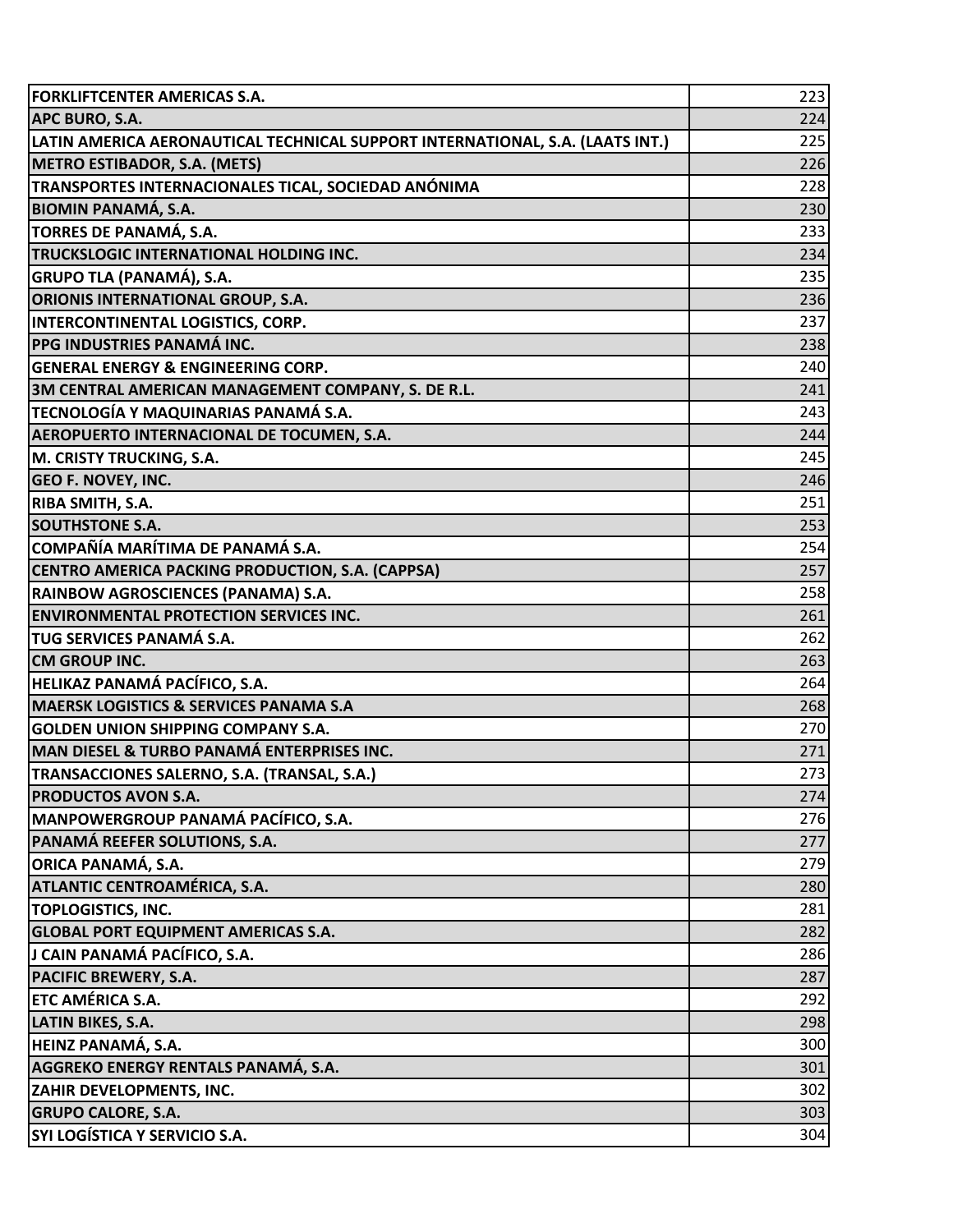| TRANE TECHNLOGIES LATIN AMERICA B.V.                                 | 305 |
|----------------------------------------------------------------------|-----|
| <b>PACIFIC TRADE &amp; INVESTMENT CORP.</b>                          | 306 |
| LABORATORIOS KIN CENTROAMÉRICA, S.A.                                 | 307 |
| INTERMODAL CONSULTING, INC.                                          | 308 |
| <b>BLINKER PANAMÁ S.A.</b>                                           | 310 |
| TRANE SYSTEMS SOLUTIONS OF PANAMÁ, INC                               | 311 |
| <b>COLD TECHNOLOGY SYSTEMS, CORP.</b>                                | 312 |
| <b>BUSMEN, S.A.</b>                                                  | 313 |
| <b>ENECON PANAMÁ CORP.</b>                                           | 315 |
| BESANA BUSINESS DEVELOPMENT, S.A.                                    | 316 |
| SUPERQUIMICOS DE CENTROAMÉRICA, S.A.                                 | 317 |
| DISTRIBUIDORA INTERNACIONAL GLOBAL S.A.                              | 318 |
| ALIMENTOS DEL ISTMO, S.A. (ADISA)                                    | 319 |
| TREE LOGISTICS, S.A.                                                 | 320 |
| WISOFT, S.A.                                                         | 321 |
| PTY SHIP SUPPLIERS, S.A.                                             | 323 |
| <b>MONTACARGAS PANAMA PACIFICO</b>                                   | 325 |
| <b>NIPRO MEDICAL CORPORATION</b>                                     | 327 |
| <b>BLUE LOGISTICS PANAMÁ, S.A.</b>                                   | 328 |
| <b>MYBOX LOGISTIC GROUP, S.A.</b>                                    | 332 |
| INDUSTRIA CENRTOAMERICANA Y DEL CARIBE, S.A. (INCECA)                | 333 |
| <b>FEDERAL EXPRESS CORPORATION</b>                                   | 334 |
| QUEST SOFTWARE (PANAMÁ), S.A.                                        | 335 |
| MARINA SATELLITE SERVICES, S.A.                                      | 336 |
| <b>RC PARTNERS, INC.</b>                                             | 337 |
| NTT DATA SERVICES PANAMA, S. DE R.L.                                 | 339 |
| SURVITEC SAFETY SOLUTIONS PANAMA S.A.                                | 340 |
| LAPP LATIN AMERICA SUPPORT, CORP.                                    | 341 |
| <b>PANAMANIAN SERVICES S.A.</b>                                      | 345 |
| DISTRIBUIDORA INTERNACIONAL DE PRODUCTOS ALIMENTICIOS, S.A. (DIPASA) | 347 |
| <b>MEYER'S TUGS, S.A.</b>                                            | 348 |
| RPG ENERGY S. DE R.L.                                                | 349 |
| PHARMA CONSULTING GROUP, S.A.                                        | 350 |
| PACIFICA PETROLEUM, S.A.                                             | 351 |
| LOGISTICS KEYS CORP., S.A.                                           | 352 |
| <b>MAXELL LATIN AMERICA, S.A.</b>                                    | 354 |
| KEYDERM LATIN AMERICA, INC.                                          | 355 |
| <b>MASTER TECH CORPORATION</b>                                       | 356 |
| MEDI-VITA, S.A.                                                      | 357 |
| <b>GOLDEN CARGO LOGISTICS, INC.</b>                                  | 360 |
| <b>SMARTRANS, S.A.</b>                                               | 361 |
| PANAMERICAN LOGISTICS, INC.                                          | 363 |
| <b>JOSEN PREMIUM, S.A.</b>                                           | 365 |
| LOGISTICS SERVICES PANAMA PACIFICO, S.A.                             | 366 |
| DRI, S.A.                                                            | 367 |
| JOF CARGO, S.A.                                                      | 368 |
| AGGP CONSULTING, S.A.                                                | 369 |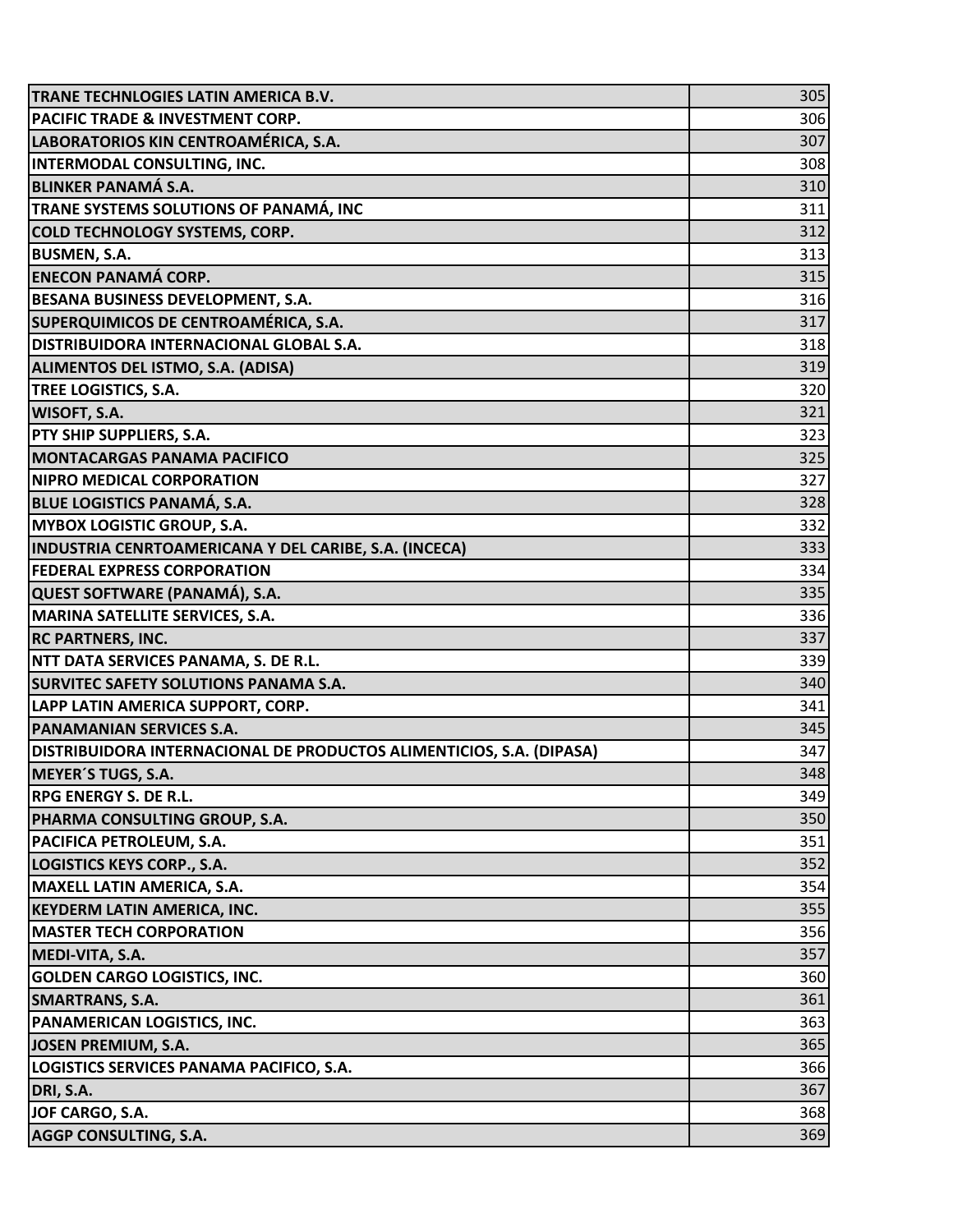| <b>MOTION GROUP, INC.</b>                                   | 370 |
|-------------------------------------------------------------|-----|
| <b>SUPER LOGISTICS, CORP.</b>                               | 371 |
| <b>TRES FUTUROS, S.A.</b>                                   | 372 |
| CORPORACION TRIUMPH INDUSTRIAL PANAMA, S.A.                 | 374 |
| <b>AMERICAN MARITIME AGENCY, S.A.</b>                       | 375 |
| <b>CMP SHARE SERVICES CORPORATION</b>                       | 379 |
| <b>KORSA CHEMICALS, S.A.</b>                                | 380 |
| LDM CENTROAMERICA, S.A.                                     | 384 |
| LIEBHERR PANAMÁ, S.A.                                       | 386 |
| <b>INVERSIONES MAKAPANA, S.A.</b>                           | 387 |
| <b>PRICESMART PANAMÁ, S.A.</b>                              | 388 |
| PHARMARKETING, S.A.                                         | 385 |
| <b>FORT KOBBE MANAGEMENT, CORP</b>                          | 390 |
| <b>ZPMC PANAMA CORPORATION</b>                              | 391 |
| <b>ZPMC LATIN AMERICA HOLDING CORP.</b>                     | 393 |
| JOHNSON & JOHNSON PANAMÁ, S.A.                              | 394 |
| <b>ETHNOR DEL ISTMO, S.A.</b>                               | 392 |
| <b>CONTROL RISKS SERVICES, S.A.</b>                         | 396 |
| <b>PACCAR HOLDING</b>                                       | 397 |
| <b>BADER PANAMÁ, S. DE R.L.</b>                             | 399 |
| <b>GLOBAL LOGISTIC NETWORK PANAMÁ</b>                       | 402 |
| <b>SUNSET DESTINATIONS, INC</b>                             | 406 |
| <b>DISTRIBUIDORA CLANDESTINA, S.A.</b>                      | 405 |
| <b>AKD INTERNATIONAL PANAMA CORP</b>                        | 404 |
| <b>OVERSEAS SHIP SUPPLIERS, CORP</b>                        | 408 |
| THERACANN INTERNATIONAL BENCHMARK CORPORATION               | 410 |
| ERNST & YOUNG PANAMÁ, S.A.                                  | 411 |
| <b>SHALOM CAPITAL &amp; LOGISTICS, S.A.</b>                 | 412 |
| <b>DAF TRUCKS</b>                                           | 413 |
| RS CLASSIFICATION SERVICIES SINGLE - MEMBER PRIVATE COMPANY | 414 |
| <b>CORPORACIÓN GLOBALIM, S.A.</b>                           | 415 |
| C807 PANAMÁ, S.A.                                           | 417 |
| SUPERCKLIN DE PUNTA PAITILLA, S.A.                          | 418 |
| <b>GAC PANAMÁ SHIPPING, S.A.</b>                            | 419 |
| <b>ISTMO TANKER, S.A.</b>                                   | 420 |
| <b>PANA TANKER, S.A.</b>                                    | 421 |
| NYXCOMM, S.A.                                               | 422 |
| PROMED MEDICAL LOGISTICS, S.A.                              | 424 |
| FOUR LOGISTICS & SERVICES, S.A.                             | 425 |
| <b>BOOKING &amp; TRAVEL CARIBBEAN CENTER CORP.</b>          | 426 |
| <b>INICIATIVAS TURISTICAS PANAMEÑAS INC</b>                 | 427 |
| <b>MARITIMA INTERNATIONAL MMG CORP</b>                      | 428 |
| ALFAGRAM, S.A.                                              | 429 |
| <b>GLC PANAMÁ, S.A.</b>                                     | 430 |
| <b>GOLDEN UNION MARITIME OPERATIONS S.A.</b>                | 431 |
| <b>TODOLOGISTICS, S.A.</b>                                  | 432 |
| EVERISE SHIPPING SERVICES PANAMA, S.A.                      | 433 |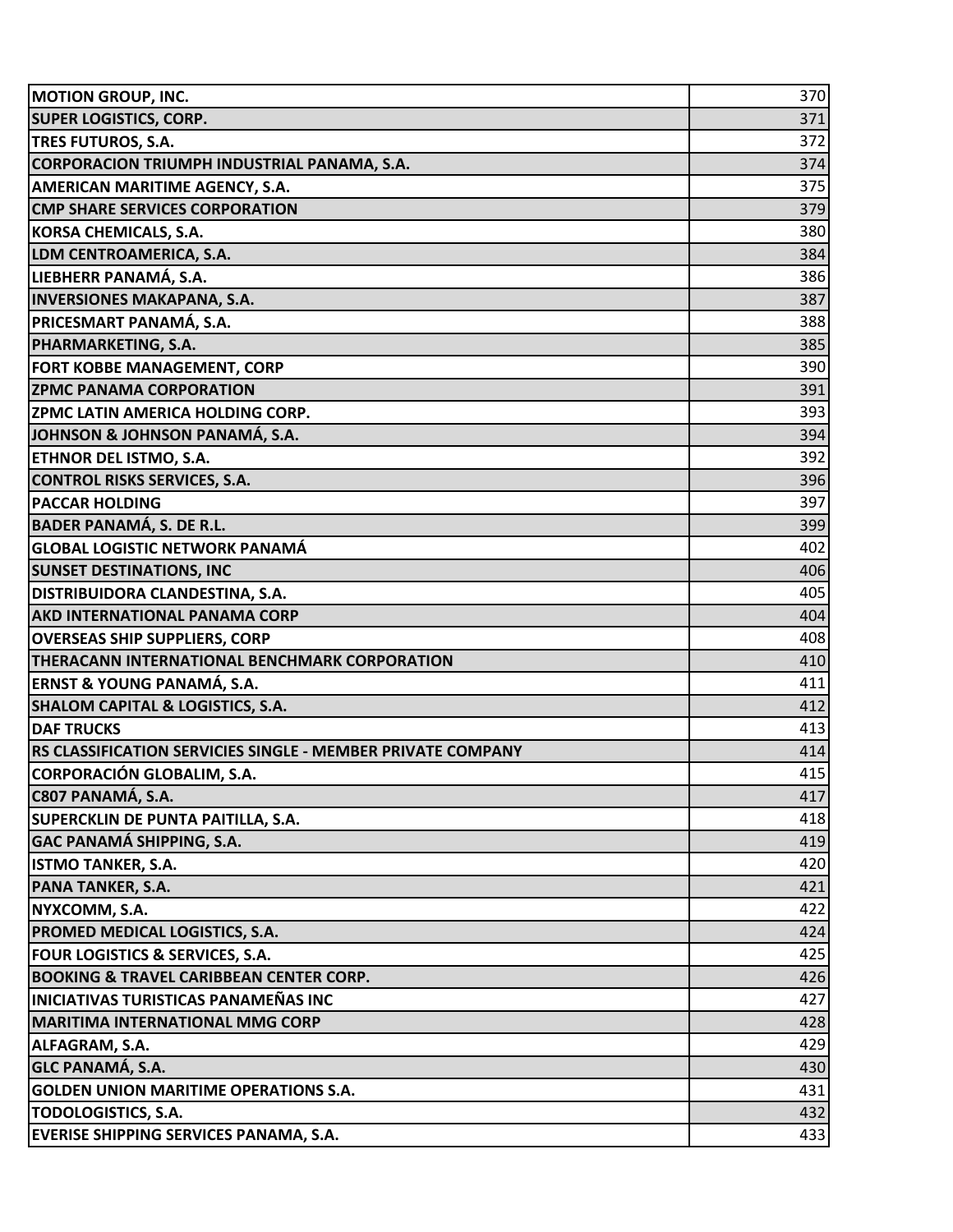| MAR DEL SUR LOGISTICA, S.A.                                                  | 434 |
|------------------------------------------------------------------------------|-----|
| <b>BLU LOGISTICS, S.A.</b>                                                   | 435 |
| <b>CONTRACT LOGISTICS, CORP.</b>                                             | 436 |
| <b>ULTIMATE LEISUR CLUB INC</b>                                              | 437 |
| LEEWRANGER WH SOURCING SAGI - PANAMA BRANCH                                  | 438 |
| <b>SOLUCIONES Y PRODUCTOS, S.A.</b>                                          | 440 |
| <b>RB COLD CHAIN, INC</b>                                                    | 441 |
| <b>INKOOP, S.A.</b>                                                          | 442 |
| <b>ALFAPARF PANAMA PACIFICO</b>                                              | 444 |
| <b>WAYPOINT TAH LIMITED, S.A.</b>                                            | 445 |
| <b>AVIAZION GROUP, S.A.</b>                                                  | 447 |
| PANATUG, INC.                                                                | 448 |
| <b>EXOLUMPANAMÁ, S.A.</b>                                                    | 449 |
| TORRE PP SERIES A, S.A.                                                      | 451 |
| <b>ARKOSS TECHNOLOGIES, S.A.</b>                                             | 452 |
| ONE SYSTEM ONE SOLUTIONS, S.A.                                               | 454 |
| FEDEX TRADE NETWORKS SERVICES AND LOGISTICS S. DE R.L.                       | 455 |
| <b>GREENCOL, S.A.</b>                                                        | 456 |
| <b>CONSORCIO PANAMA CUARTO PUENTE</b>                                        | 457 |
| <b>EGT SERVICES AMRICA INC</b>                                               | 458 |
| <b>AR CONTROLS PANAMA INC</b>                                                | 459 |
| WORLD GRAIN LATINAMERICA, S.A.                                               | 460 |
| IGLESIA CATOLICA ARQUIDIOCESIS DE PANAMÁ (COLEGIO ST MARY'S PANAMA PACIFICO) | 461 |
| <b>HINO MOTORS LTD</b>                                                       | 462 |
| <b>MEDLINE PANAMA LLC DE RL</b>                                              | 464 |
| FRESENIUS MEDICAL CARE PANAMÁ, S.A.                                          | 465 |
| <b>ETCH BIOTRACE, S.A.</b>                                                   | 466 |
| ALPHA MEDIQ, S.A.                                                            | 467 |
| <b>ARGOS SYSTEMS, INC</b>                                                    | 469 |
| LA NUEVA AEROLINEA                                                           | 471 |
| <b>SPROUT AI, S.A.</b>                                                       | 472 |
| SOLUCIONES DE MOVILIDAD, S.A.                                                | 473 |
| STARBOARD SHIPPING AND TRAIDING, S.A.                                        | 474 |
| <b>MARIANELA CHIQUINQUIRA APONTE</b>                                         | 477 |
| KALENDAS 507, S.A.                                                           | 478 |
| <b>SUNSET WORLDS RESORTS, S.A.</b>                                           | 479 |
| DISTRIBUIDORA INTERNACIONAL MEDWELL, S.A.                                    | 481 |
| <b>GRUPO DC LOGISTIC, S.A.</b>                                               | 482 |
| <b>FARMACAM, S.A.</b>                                                        | 483 |
| <b>MMCALL CORP</b>                                                           | 484 |
| <b>LUVECK MEDICAL CORPORATION</b>                                            | 485 |
| <b>PRODAPT PANAMA, INC</b>                                                   | 486 |
| <b>GRUPO UNIDOS POR EL CANAL, S.A.</b>                                       | 488 |
| PHARMEX LATAM, S.A.                                                          | 489 |
| <b>FUNDACIÓN PROED ALEXANDER PSYCHOYOS</b>                                   | 490 |
| SYSTEMGROUP GLOBAL FINANCIAL CORP.                                           | 491 |
| K+S MINERALS AND AGRICULTURE ( PANAMA), S.A.                                 | 492 |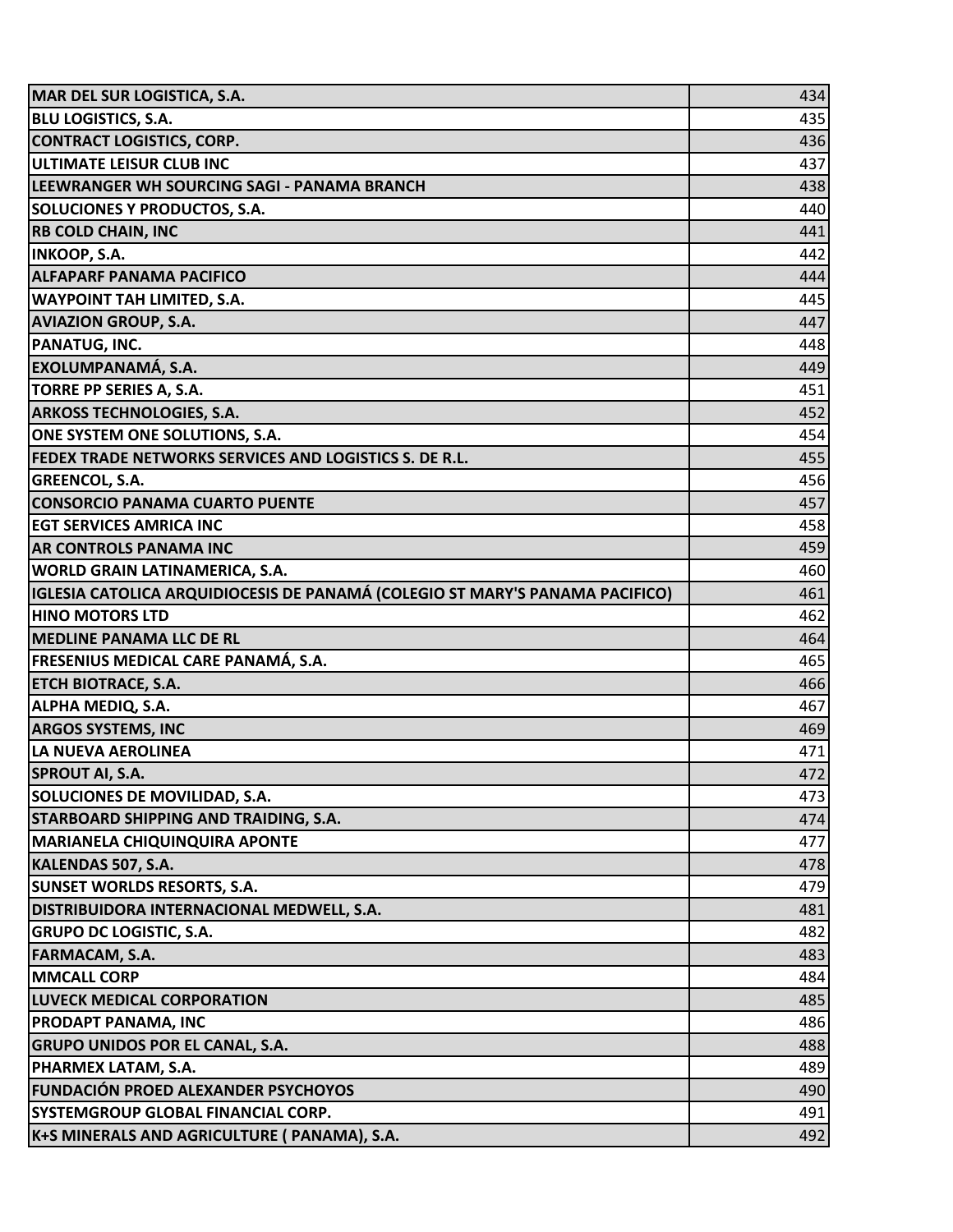| <b>AIRPRO COMPONENTES, S.A.</b>                                          | 493 |
|--------------------------------------------------------------------------|-----|
| <b>RECOVERY SYSTEM LTD, S.A.</b>                                         | 494 |
| PANAMA PUENTE TRANSCONTINENTAL LOGISTICS INC.                            | 495 |
| <b>BAUER EQUIPAMIENTOS, S.A.</b>                                         | 496 |
| P & P INVERSORES DE PANAMÁ, S.A.                                         | 497 |
| TEC STUDIO, S.A.                                                         | 498 |
| HORMIGÓN, S.A.                                                           | 499 |
| <b>DEPUENT, S.A.</b>                                                     | 500 |
| PPG PANAMA REGIONAL MHQ, S.A.                                            | 501 |
| LIVITECH PANAMA, S.A.                                                    | 502 |
| KONTOOR PANAMÁ, S.A                                                      | 503 |
| DOGER TECHNOLOGY DEVELOPMENT, S.A.                                       | 504 |
| <b>GALBAY HOLDING CORP</b>                                               | 505 |
| <b>EDUCATE, S.A.</b>                                                     | 506 |
| ALCÓN CENTROAMERICA, S.A.                                                | 507 |
| <b>LABORATORIOS BIOPAS, S.A.</b>                                         | 508 |
| LEARNEST, S.A.                                                           | 509 |
| <b>AES PANAMÁ GENERATION HOLDINGS, SR.L.</b>                             | 510 |
| THP PANAMÁ, S.A.                                                         | 512 |
| <b>HARFON AMERICA INC</b>                                                | 513 |
| <b>TECHNOLOGY ALLIANCE LATAM CORP</b>                                    | 514 |
| TIERRA FIRME GESTION Y COMERCIALIZACIÓN INC                              | 515 |
| ASP PANAMÁ, S. DE R.L                                                    | 516 |
| <b>R&amp;L INTERNATIONAL GROUP CA</b>                                    | 517 |
| <b>GLOBAL AUTO AIR, S.A.</b>                                             | 519 |
| SAMSUNG ELECTRONICS LATINOAMERICA (ZONA LIBRE), S.A.                     | 520 |
| <b>STRATUS SMART SERVICES INC</b>                                        | 521 |
| <b>ELTEKSER MEDICAL CORP</b>                                             | 522 |
| <b>PROMINCO, S.A.</b>                                                    | 523 |
| <b>INCLUSIVE TECHNOLOGY INTERNATIONAL INC</b>                            | 524 |
| PINTURAS DEL ISTMO, S.A.                                                 | 525 |
| <b>GULF INTERNATIONAL CARGO PANAMA S.A</b>                               | 526 |
| <b>WODEN GROUP DE PANAMA S.A.</b>                                        | 527 |
| <b>FUNDACIÓN INCLUSIVA</b>                                               | 528 |
| MARITIME EQUIPMENT AND SOLUTIONS, S.A.                                   | 529 |
| <b>TXH INVESTMENT INC</b>                                                | 530 |
| MERCANTILE INTERNATIONAL SHIP STORES PANAMA, S.A.                        | 531 |
| <b>THEMIS GLOBAL INC</b>                                                 | 532 |
| <b>BLU LOGISTICS, S.A</b>                                                | 533 |
| <b>MERCURE LOGISTICS CORP</b>                                            | 534 |
| NIPPON KOEI LATIN AMERICA CARIBBEAN CO., LTD (NIPPON KOEI LAC CO., LTD.) | 535 |
| CORPORACIÓN CESCLA, S.A                                                  | 536 |
| <b>AFTA INSURANCE SERVICES, S.A</b>                                      | 537 |
| <b>ENTREPANES DEL PACÍFICO, S.A.</b>                                     | 538 |
| HOLA MODA, S.A.                                                          | 539 |
| PRODUCTOS DE LA GRANJA, S.A.                                             | 540 |
| <b>BALLET ACADEMY PANAMA PACIFICO</b>                                    | 541 |